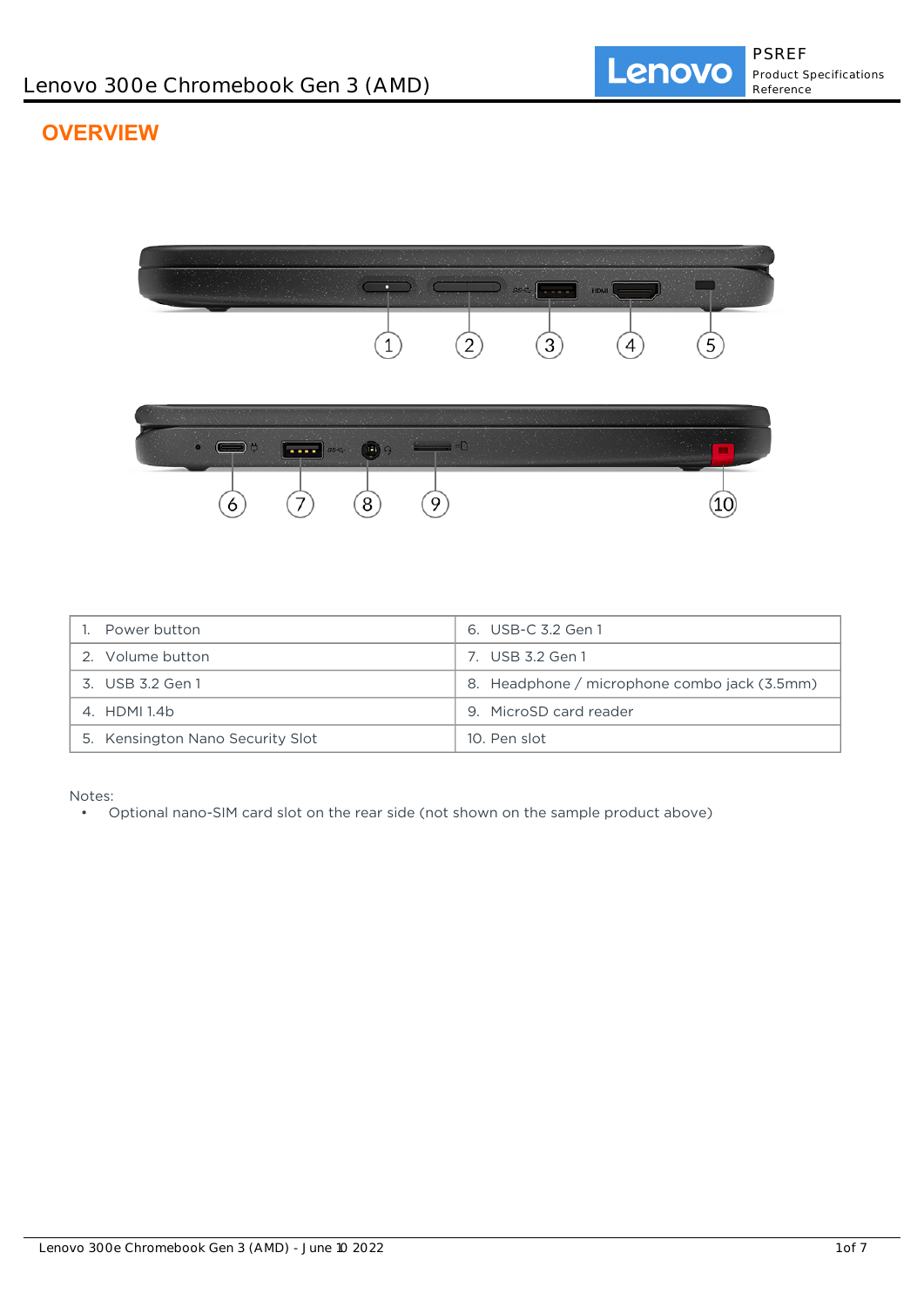# **PERFORMANCE**

### **Processor**

#### **Processor Family**

AMD 3000 Processor

#### **Processor**

| Processor<br><b>Name</b> | Cores Threads | <b>Base</b><br>Frequency | Max<br>Cache<br>Frequency |                   | Memory<br>Support | <b>Processor Graphics</b> |
|--------------------------|---------------|--------------------------|---------------------------|-------------------|-------------------|---------------------------|
| AMD 3015Ce               |               | .2GHz                    | $2.3$ GHz                 | 1MB L2 / 4MB<br>⊢ | <b>DDR4-1600</b>  | AMD Radeon™<br>Graphics   |

# **Operating System**

#### **Operating System**

Google Chrome OS

### **Graphics**

#### **Graphics**

| Graphics                                                | Type | Memory Key Features |  |
|---------------------------------------------------------|------|---------------------|--|
| AMD Radeon Graphics   Integrated   Shared   DirectX® 12 |      |                     |  |

# **Monitor Support**

#### **Monitor Support**

Supports up to 3 independent displays (native display and 2 external monitors via HDMI® and USB-C®)

• HDMI supports up to 4K@30Hz

• USB-C supports up to 4K@30Hz

# **Chipset**

#### **Chipset**

AMD SoC (System on Chip) platform

# **Memory**

#### **Max Memory**[1]

4GB soldered memory, not upgradable

#### **Memory Slots**

Memory soldered to systemboard, no slots

#### **Memory Type<sup>[2]</sup>**

DDR4-1600

Notes:

- 1. The max memory is based on the test results with current Lenovo® memory offerings. The system may support more memory as the technology develops.
- 2. Installed memory is actually 3200MHz but run at 1600MHz due to processor limitation

# **Storage**

#### **Storage Support**[1]

- 32GB eMMC 5.01 on systemboard
- 64GB eMMC 5.01 on systemboard

#### **Storage Slot**

eMMC on systemboard, no slots

#### **Storage Type**

| Disk Type                                                          | Interface | Offering |  |  |  |
|--------------------------------------------------------------------|-----------|----------|--|--|--|
| $\vert$ Flash Memory $\vert$ eMMC 5.01 $\vert$ 32GB / 64GB $\vert$ |           |          |  |  |  |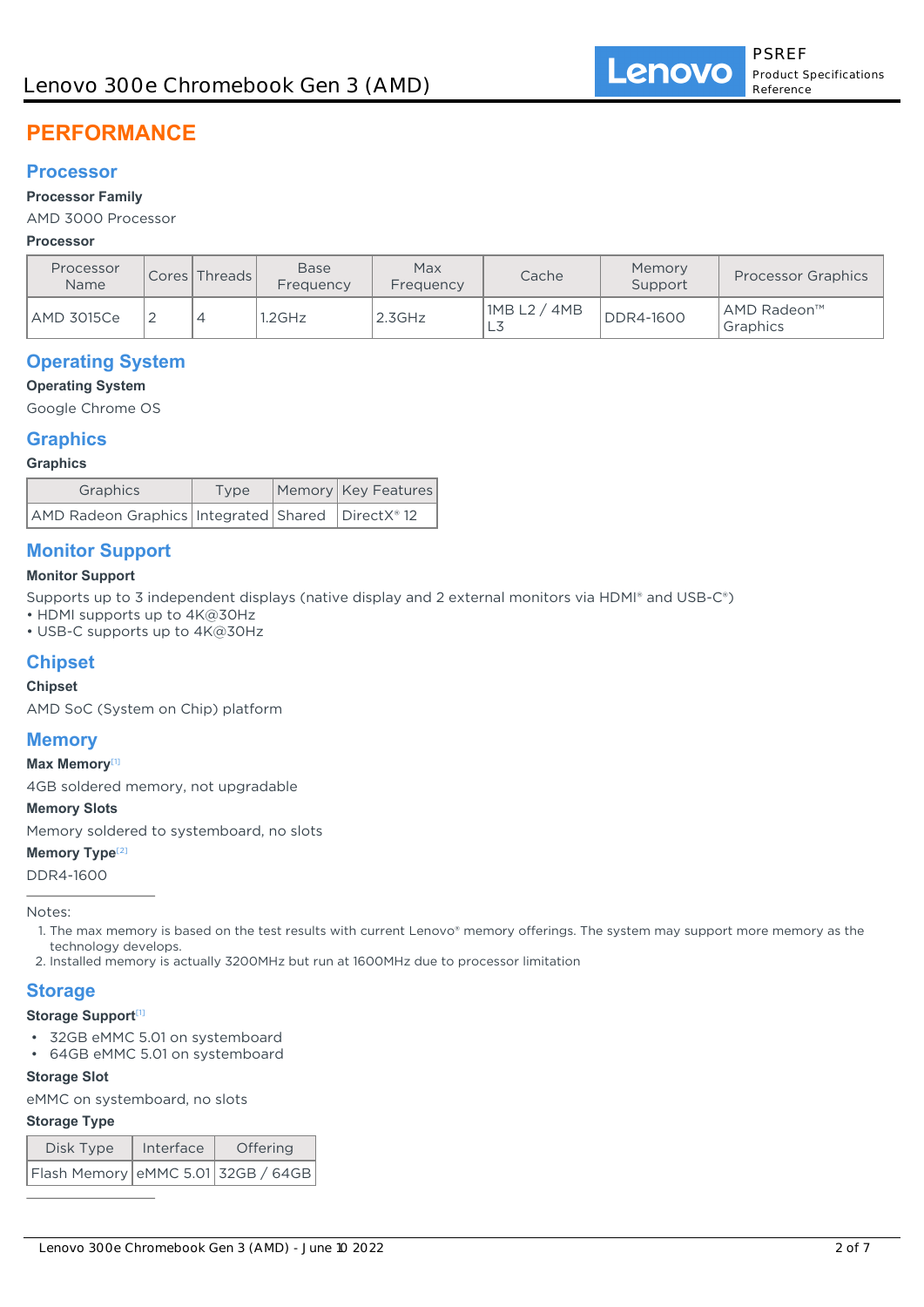#### Notes:

1. The storage capacity supported is based on the test results with current Lenovo storage offerings. The system may support larger storage as the technology develops.

# **Removable Storage**

**Optical**

#### None

#### **Card Reader**

MicroSD card reader

# **Multi-Media**

#### **Audio Chip**

High Definition (HD) Audio, Realtek® 5682I-CGT codec

#### **Speakers**

Stereo speakers, 2W x2

**Microphone** Single microphone

#### **Camera**\*\*

- Front HD 720p, with privacy shutter, fixed focus
- Front HD 720p, with privacy shutter, fixed focus; rear 5.0-megapixel, autofocus

# **Battery**

#### **Battery**

Integrated Li-Polymer 47Wh battery, supports Rapid Charge (charge up to 80% in 1hr) with 65W AC adapter

#### **Max Battery Life**[1]

Google power load test: 10.8 hr

Notes:

1. All battery life claims are approximate maximum and based on results using the MobileMark® 2014, MobileMark 2018, JEITA 2.0, continuous 1080p video playback (with 150nits brightness and default volume level) or Google Power Load Test (PLT) battery-life benchmark tests. Actual battery life will vary and depends on many factors such as product configuration and usage, software use, wireless functionality, power management settings, and screen brightness. The maximum capacity of the battery will decrease with time and use.

# **Power Adapter**

#### **Power Adapter**\*\* [1]

- 45W USB-C (2-pin) AC adapter, supports PD 3.0, 100-240V, 50-60Hz
- 45W USB-C (3-pin) AC adapter, supports PD 3.0, 100-240V, 50-60Hz
- 65W USB-C (2-pin) AC adapter, supports PD 3.0, 100-240V, 50-60Hz
- 65W USB-C (3-pin) AC adapter, supports PD 3.0, 100-240V, 50-60Hz

Notes:

1. AC adapter offerings depend on the country.

# **DESIGN**

# **Display**

#### **Display**[1]

| <b>Size</b> | Resolution              | Touch           |            | Type   Brightness | Surface                       | Aspect<br>Ratio | Contrast<br>Ratio | Color<br>Gamut     | Viewing<br>Anale | Key Features                                       |
|-------------|-------------------------|-----------------|------------|-------------------|-------------------------------|-----------------|-------------------|--------------------|------------------|----------------------------------------------------|
| 11.6''      | <b>HD</b><br>(1366x768) | Multi-<br>touch | <b>IPS</b> | 250 nits          | Glossy, anti-<br>'fingerprint | 16:9            | 800:1             | 50%<br><b>NTSC</b> | $170^\circ$      | Corning <sup>®</sup><br>Gorilla <sup>®</sup> Glass |

#### **Touchscreen**

GF2 or OGM (On-glass Metal mesh) Direct Bonding, capacitive-type multi-touch, supports 10-point touch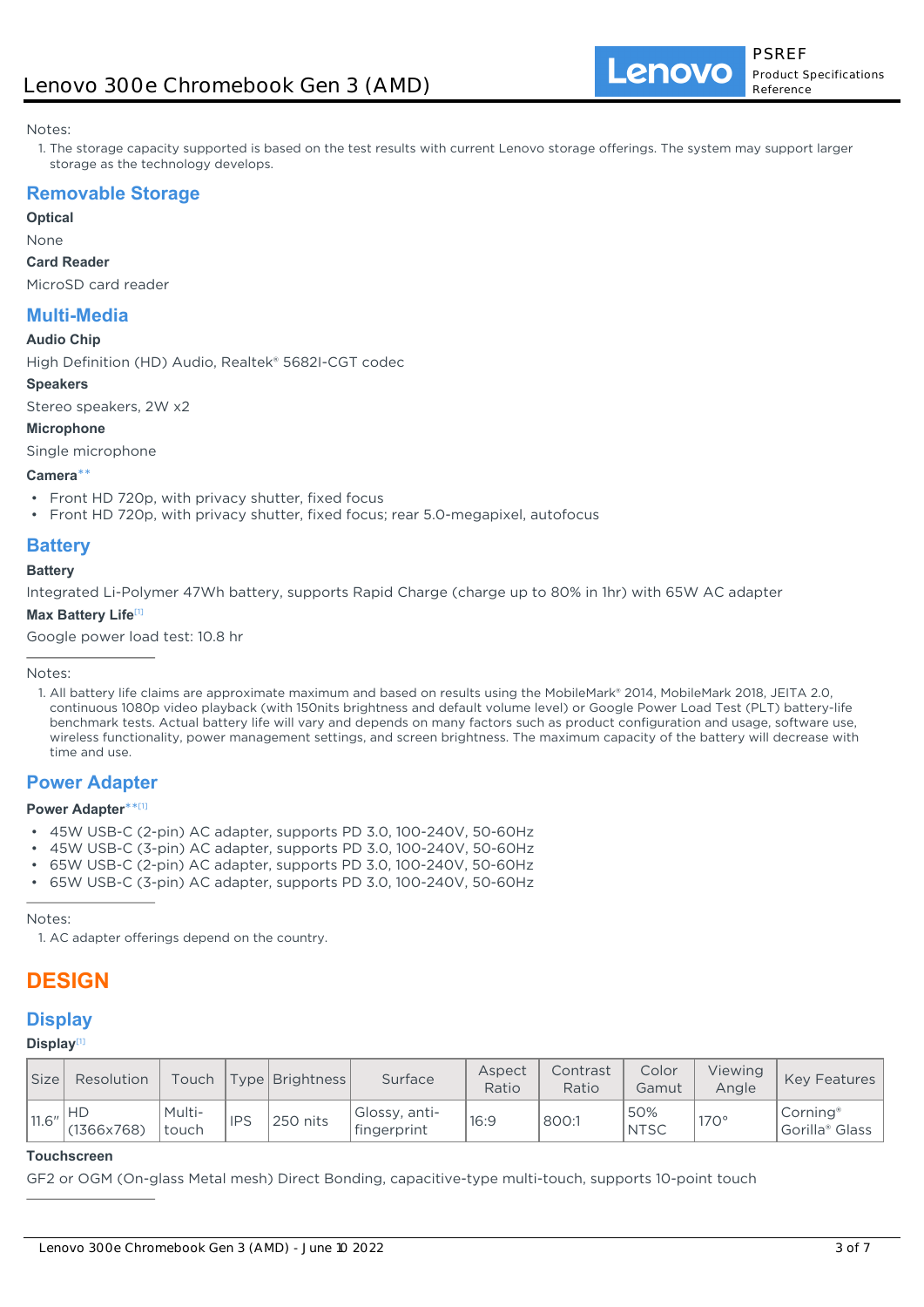Notes:

- 1. California Electronic Waste Recycling Fee
- In California, per state law, Lenovo charges an electronic waste recycling fee on this covered device at the time of sale of the product. For more information, go to https://www.calrecycle.ca.gov/Electronics/Consumer

# **Multi-mode**

#### **Multi-mode**

Laptop, tent, stand, and tablet modes supported by 360° hinge

# **Input Device**

#### **Pen**

- Lenovo USI Pen, on-board garaged and rechargeable
- No support

#### **Keyboard**

Chrome keyboard, 6-row, spill-resistant

#### **Keyboard Backlight**

Non-backlight

#### **Touchpad**

One-piece multi-touch touchpad, 60.5 x 104 mm (2.38 x 4.09 inches)

# **Mechanical**<sup>[1]</sup>

#### **Dimensions (WxDxH)**

289.6 x 202.4 x 19.9 mm (11.4 x 7.97 x 0.78 inches)

#### **Weight**

Starting at 1.33 kg (2.93 lbs)

#### **Case Color**

Grey

**Surface Treatment**

Texture

#### **Case Material**

PC + ABS covered with rubber bumper (top), PC + ABS (bottom)

### **Others**

Buttons: power key, volume key

Notes:

1. The system dimensions and weight vary depending on configurations.

# **CONNECTIVITY**

# **Network**

#### **Onboard Ethernet**

No Ethernet

#### **WLAN + Bluetooth®**[1]

Realtek RTL8822CE, 802.11ac Dual Band 2x2 Wi-Fi® + Bluetooth 5.0, M.2 card

#### **WWAN**

- Integrated Mobile Broadband 4G LTE-A, CAT9, Fibocom L850-GL, M.2 card
- No support

#### **SIM Card**

No SIM card inbox

#### Notes:

1. Bluetooth 5.2 is hardware ready but may run at a lower version due to OS limitation

# **Ports**[1]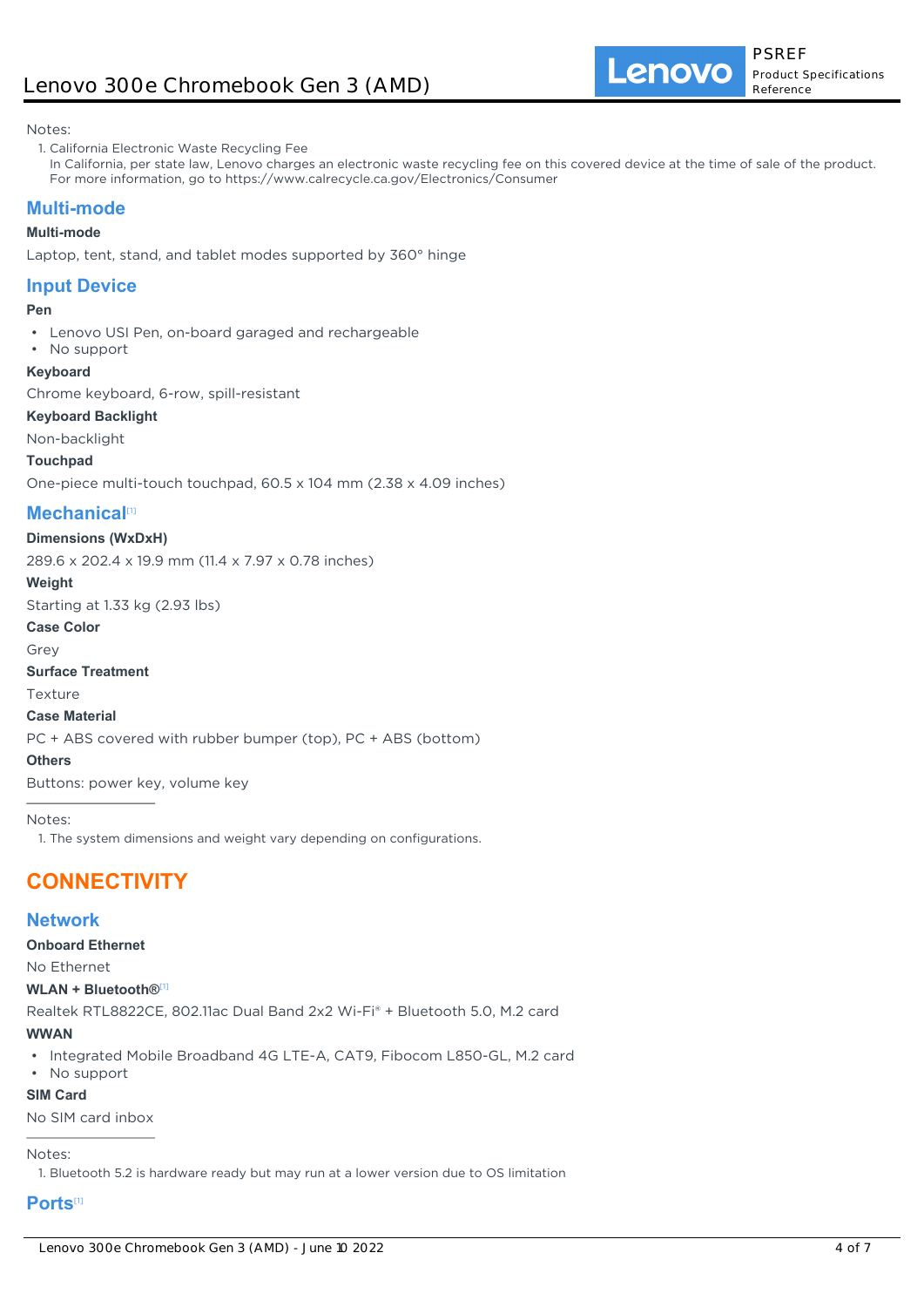#### **Standard Ports**

- 2x USB 3.2 Gen 1
- 1x USB-C 3.2 Gen 1 (support data transfer, Power Delivery 3.0, and DisplayPort™ 1.4)
- 1x HDMI 1.4b
- 1x microSD card reader
- 1x Headphone / microphone combo jack (3.5mm)

#### **Optional Ports**

1x Nano-SIM card slot (WWAN support models)

Notes:

- 1. The transfer speed of following ports will vary and, depending on many factors, such as the processing speed of the host device, file attributes and other factors related to system configuration and your operating environment, will be slower than theoretical speed.  $USR 20: 480$  Mbit/s;
	- USB 3.2 Gen 1 (SuperSpeed USB 5Gbps, formerly USB 3.0 / USB 3.1 Gen 1): 5 Gbit/s;
	- USB 3.2 Gen 2 (SuperSpeed USB 10Gbps, formerly USB 3.1 Gen 2): 10 Gbit/s;
	- USB 3.2 Gen 2x2 (SuperSpeed USB 20Gbps): 20 Gbit/s;
	- Thunderbolt™ 3/4: 40 Gbit/s

# **SECURITY & PRIVACY**

# **Security**

**Security Chip**

Google Security Chip H1

#### **Physical Locks**

Kensington® Nano Security Slot

#### **Fingerprint Reader**

No fingerprint reader

**BIOS Security**

No support

**Other Security**

Camera privacy shutter

# **SERVICE**

# **Warranty**

#### **Base Warranty**\*\* [1]

- 1-year mail-in service
- 1-year depot service
- 1-year depot with 2-year system board service (Korea only)
- 2-year (1-yr battery) depot service

Notes:

1. More information of warranty policy, please access https://pcsupport.lenovo.com/warranty

# **ENVIRONMENTAL**

# **Operating Environment**

#### **Temperature**[1]

- Operating: 5°C (41°F) to 35°C (95°F)
- Storage: 5°C (41°F) to 43°C (109°F)

# **Humidity**

- Operating: 8% to 95% at wet-bulb temperature 23°C (73°F)
- Storage: 5% to 95% at wet-bulb temperature 27°C (81°F)

### **Altitude**

Maximum altitude (without pressurization): 3048 m (10,000 ft)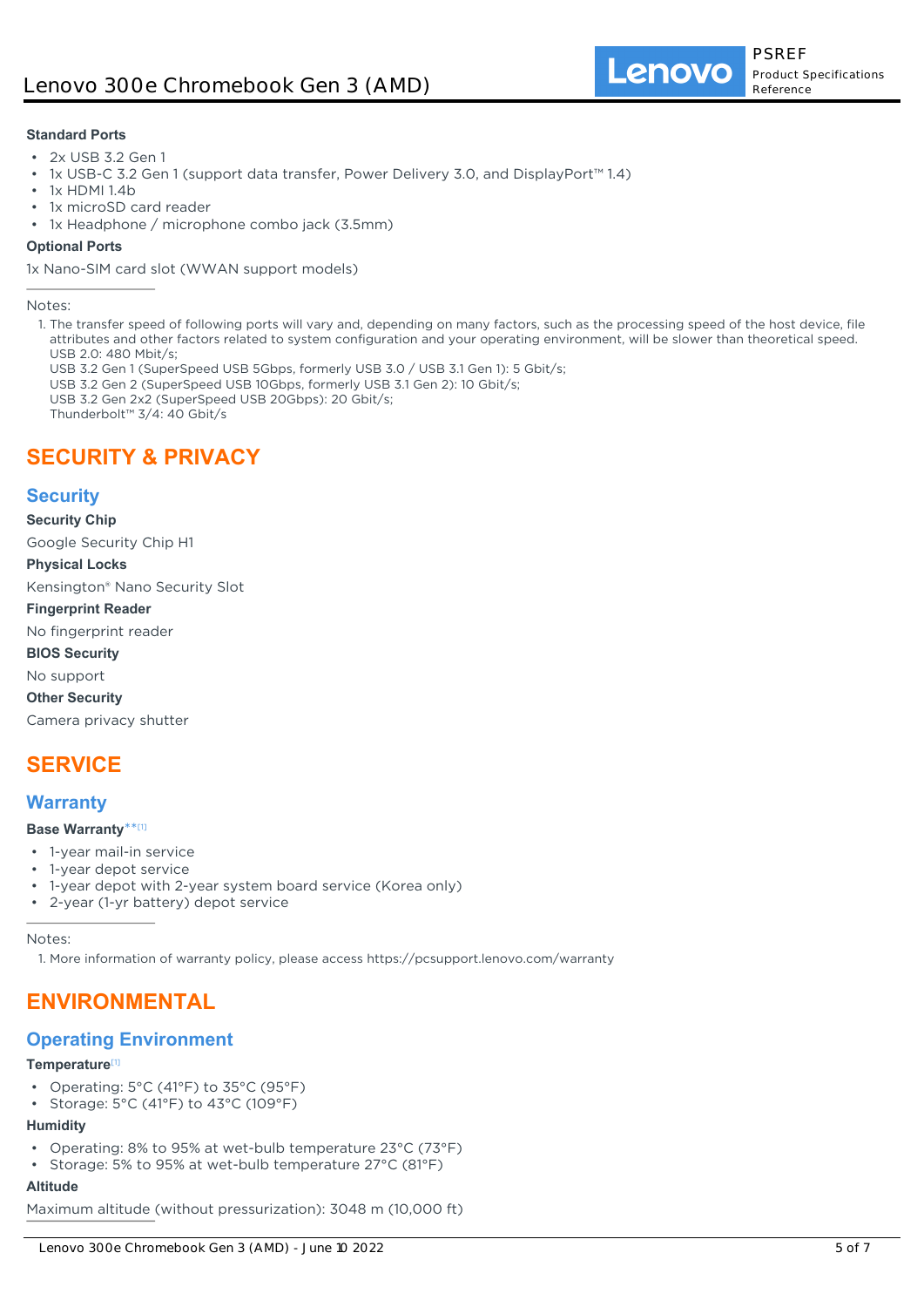Notes:

1. When you charge the battery, its temperature must be no lower than  $10^{\circ}$ C (50°F).

# **CERTIFICATIONS**

# **Green Certifications**

### **Green Certifications**

- EPEAT™ Silver
- ENERGY STAR® 8.0
- ErP Lot 3
- **TCO Certified**
- RoHS compliant

# **Other Certifications**

### **Mil-Spec Test**

MIL-STD-810H military test passed

- Feature with \*\* means that only one offering listed under the feature is configured on selected models.
- Lenovo reserves the right to change specifications or other product information without notice. Lenovo is not responsible for photographic or typographical errors. LENOVO PROVIDES THIS PUBLICATION "AS IS," WITHOUT WARRANTY OF ANY KIND, EITHER EXPRESS OR IMPLIED, INCLUDING THE IMPLIED WARRANTIES OF MERCHANTABILITY OR FITNESS FOR A PARTICULAR PURPOSE. Some jurisdictions do not allow disclaimer of express or implied warranties in certain transactions, therefore this disclaimer may not apply to you.
- The specifications on this page may not be available in all regions, and may be changed or updated without notice.